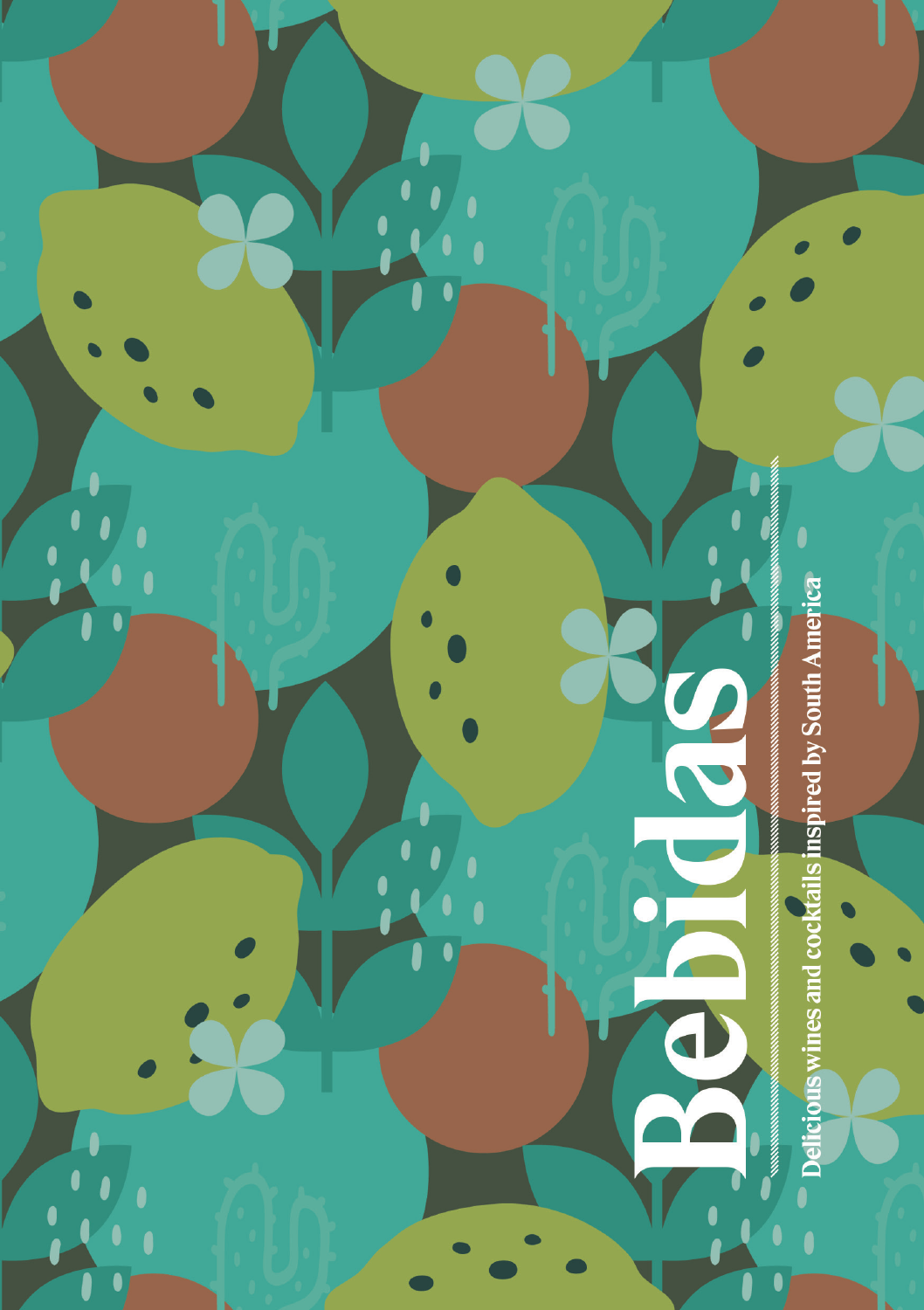#### *CERVEZAS / Beers GASEOSAS / Softs*



**Quilmes** Argentina, 340ml 4.25

Estrella Damm Spain, 330ml 3.95

Estrella Daura Damm (gluten free) Spain, 330ml 4.25



Estrella Free Damm (alcohol free) Spain, 250ml 2.95



m

Sol Mexico, 330ml 3.95

Rothammmer Nacza IPA Peru, 330ml 4.50

Maeloc Dry Cider Spain, 330ml 3.95

> Maeloc Strawberry Cider Spain, 330ml 3.95

Chelada +50p your beer in a glass with fresh lime juice and a salt rim



Michelada +60p as a Chelada but with added spices

| Pepsi & Diet Pepsi             | 2.50 |
|--------------------------------|------|
| Lemonade                       | 2.50 |
| <b>Ting Grapefruit Soda</b>    | 2.50 |
| <b>Old Jamaica Ginger Beer</b> | 2.50 |
| <b>Eager 100% Juices</b>       | 2.75 |
| (Cranberry, Orange,            |      |
| Apple, Pomegranate             |      |
| or Pineapple)                  |      |

## *NIBBLES*

| <b>Guacamole</b> served with fresh |      |
|------------------------------------|------|
| tortilla chips (v)                 | 395  |
| Salsa Fresca served with           |      |
| tortilla chips (v)                 | 3.00 |
| Refried Beans served with          |      |
| tortilla chips (v)                 | 3.50 |

## *MOCKTAILS*

aa aanaa aanaa aanaa aanaa aanaa aanaa aanaa aanaa aanaa aanaa aanaa aanaa aanaa aanaa aanaa aanaa aanaa aanaa

Horchata 3.25 A Mexican classic; almond syrup, rice milk and vanilla with a touch of cinnamon Very Berry Agua Fresca 3.25 Mixed berries, lime and grenadine in an icy smoothie style **Virgin Colada** 3.25 Fresh pineapple juice mixed with coconut cream **Elderflower Fizz** 3.25 Fresh lemon and mint topped with elderflower cordial and soda **Passionfruit Twist** 3.25 A refreshing mix of apple and lemon juices with passionfruit syrup Hummingbird 3.25 Strawberries, lime and watermelon syrup with pomegranate and soda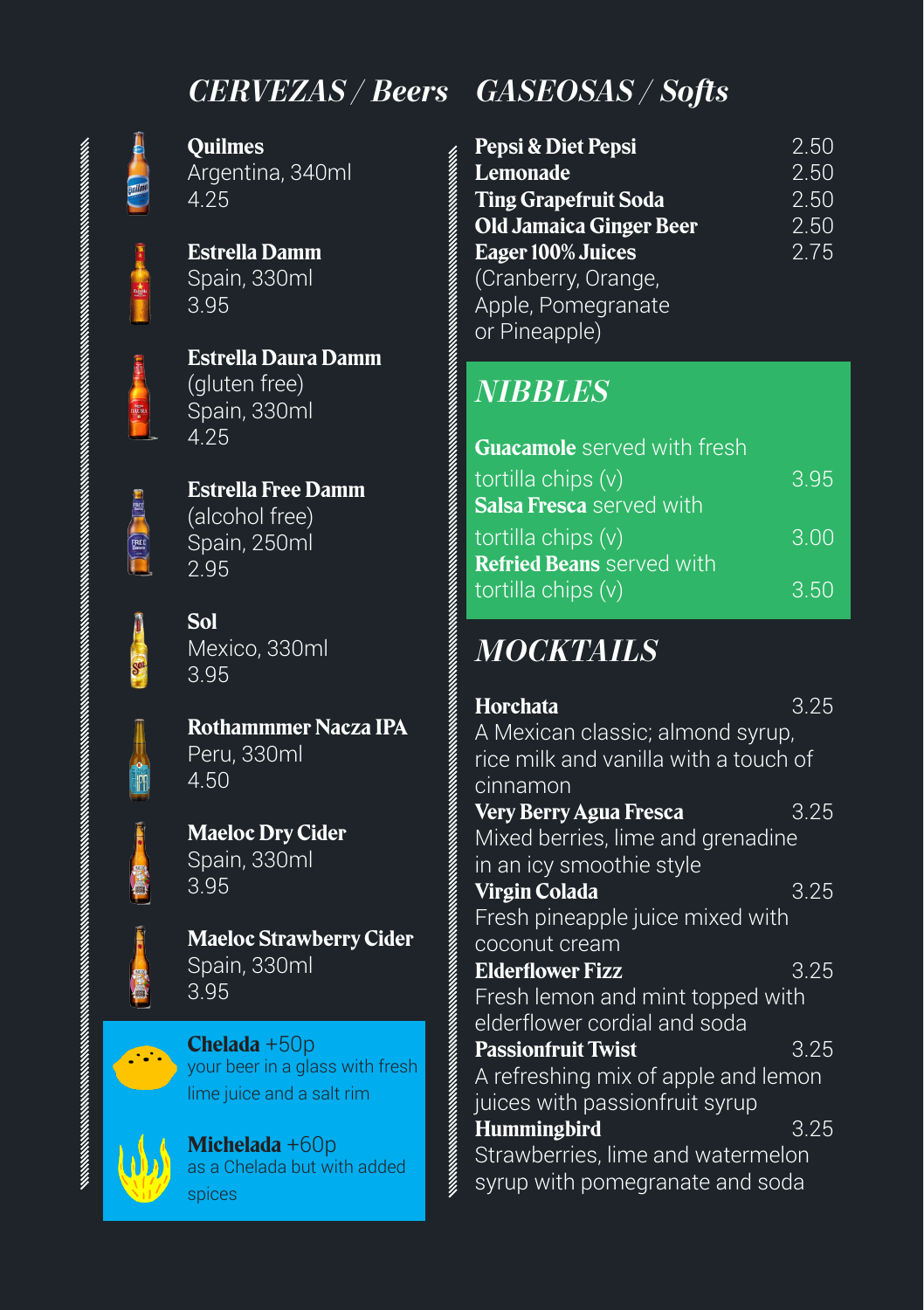# Gin Copa de Balon

Served as 50ml with loads of ice, London Essence mixers and unique garnishes.

#### Bombay Sapphire 8.00

1

1

Served with lemon, juniper berries & London Essence Classic tonic. (40% abv)

Hendrick's 8.50 Served with a sliced cucumber & London Essence Classic tonic. (41.4% abv)

#### Bulldog 8.50

Served with a grapefruit slice & London Essence Classic Grapefruit & Rosemary tonic. (40% abv)

#### Bosford Pink Gin 8.50

Served with sliced strawberries & London Essence Bitter Orange & Elderflower tonic (37.5% abv)

## Mezcal Cocktails

#### Mezcal Burst 7.00

Monte Alban Mezcal, strawberry puree, blueberry syrup and fresh lime juice. A delicious smoky fruit combo.

#### Mezcal & Tonic 6.00

Monte Alban Mezcal served with Brtivic tonic water and a twist of grapefruit. Refreshing yet sophisticated.

#### Negringo (Negroni Twist) 7.50

Monte Alban Mezcal stirred down with Aperol and Cocchi Torino vermouth. It's dry, smoky and sophisticated. Don Draper would drink this in Mexico!

#### Mezcalarita 7.00

The Margarita's smoky sister Monte Alban Mezcal shaken with orange liqueur, agave nectar and fresh lime juice.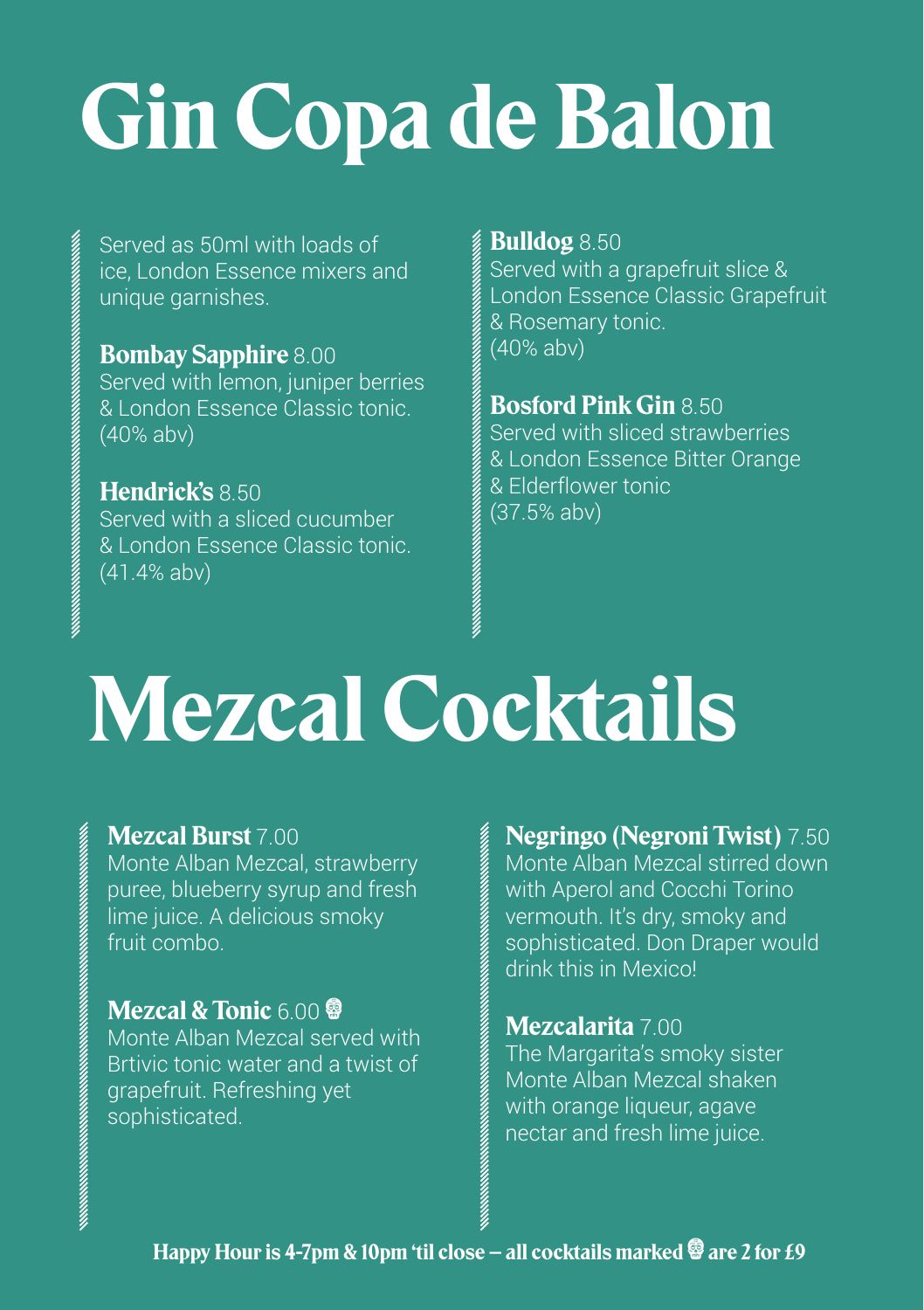# Tequila Cocktails

#### Classic Margarita 7.00

*The tequila original* Olmeca Blanco tequila, orange liqueur and fresh lime. Served straight up with a salt rim *> Try it with Pátron Silver for 8.00*

#### Blueberry & Elderflower Margarita 7.00<sup>9</sup>

Olmeca Blanco tequila, orange liqueur and elderflower cordial with fresh lime

juice and blueberries

#### Passionfruit Margarita 7.00

Olmeca Blanco tequila, orange liqueur, Passoa passionfruit liqueur

#### Rude Cosmopolitan 7.00  $\bullet$

Olmeca Gold tequila and orange liqueur with agave syrup and cranberry and lime juices *> Prefer a vodka Cosmo, just ask!* 

#### El Diablo  $7.00$   $\circledast$

Olmeca Blanco tequila, fresh lime, crème de cassis and topped off with ginger beer. Served long over ice

#### Paloma  $6.50$   $\circledast$

Olmeca Blanco tequila with fresh limes, topped with Ting grapefruit soda

## *TEQUILA TASTERS accompanied with a delicious fruity sangria*

#### Espolon

One of Mexico's favourite tequilas. Smooth with notes of vanilla. • Blanco 3.75 • Reposado 4.25

#### **Olmeca**

Tequilas that follow traditions but also taste fresh and vibrant  $\cdot$  Silver 3.50  $\cdot$  Gold 4.00  $\cdot$  Altos 4.50  $\cdot$ 

#### Patrón

Considered the first ultra premium tequila.

• XO Café 4.00 • XO Café Incendio 4.00 • Silver 5.00 • Reposado 6.00 • Añejo 7.00

*Try a tasting boards of 4 tequilas for £13 or 4 premium tequilas for £16 (chosen by the team, limit of one each of the Patron premium options)*

#### Happy Hour is 4-7pm & 10pm 'til close – all cocktails marked  $\mathcal{F}$  are 2 for £9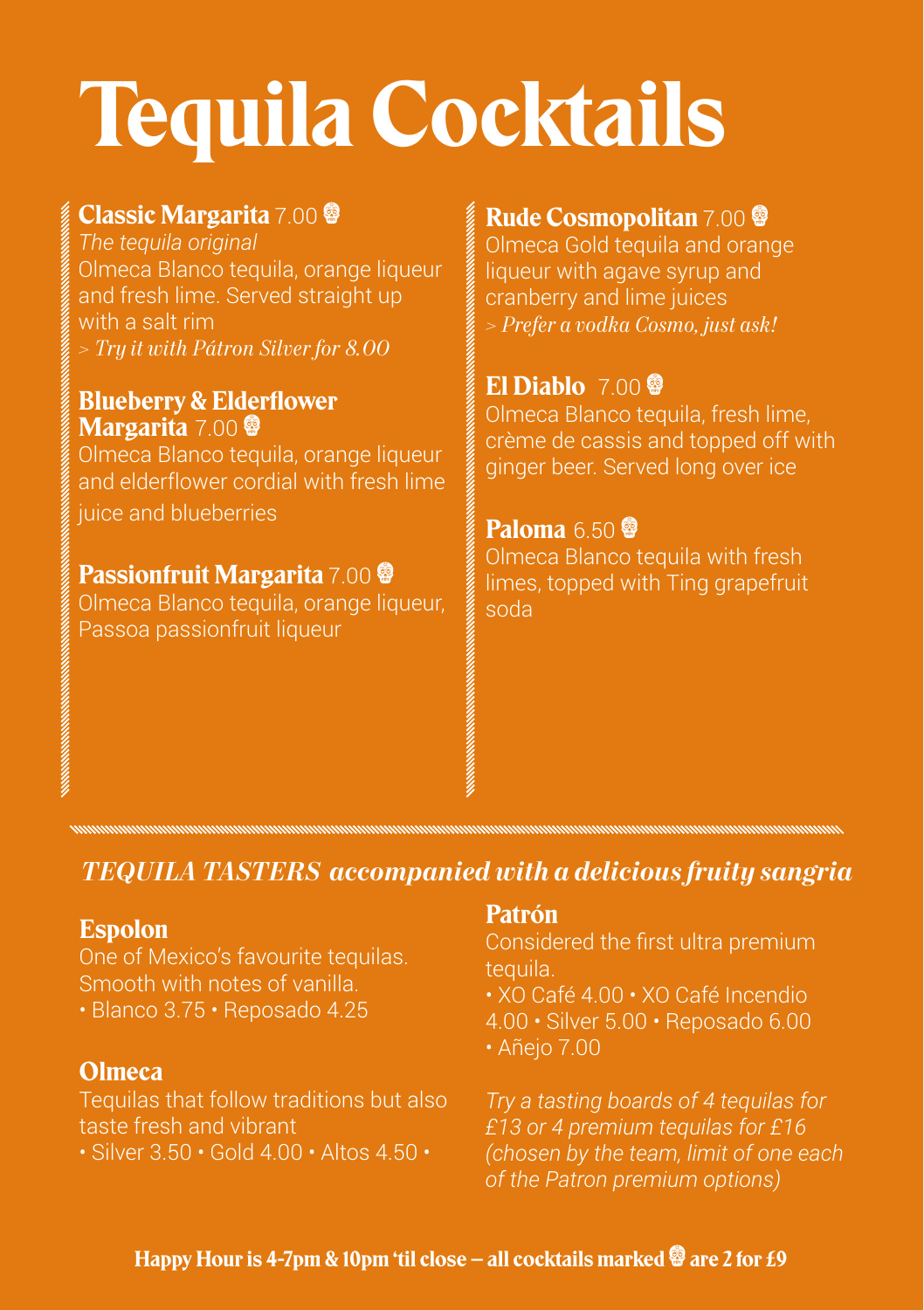## Rum Cocktails

#### Classic Mojito 7.00

Bacardi Carta Blanca rum mixed with fresh mint, lime juice and sugar, topped with soda; served over ice.

#### White Choc & Passionfruit Mojito 7.00

Bacardi Carta Blanca rum mixed with fresh limes, mint, passionfruit syrup and white chocolate liqueur

#### Raspberry Mojito 7.00

Bacardi Carta Blanca rum mixed with fresh limes, mint, raspberry liqueur and fresh raspberries

#### Pina Colada 7.00

**CONTRACTOR CONTRACTOR CONTRACTOR** 

Bacardi Blanca rum shaken with pineapple juice and coconut cream

#### Dark n' Stormy 7.00

Gosling's Black Seal rum floated over fresh lime and ginger beer with a touch of Angostura's aromatic bitters

#### Mai Tai  $7.00$

Appleton Signature Blend & Reserve rum's shaken with orange liqueur, almond syrup and lime juice.

## Zombie  $7.50$

Appleton Signature Blend & Reserve rums, Velvet Falernum and apricot liqueur mixed with pineapple and lime juices with a hint of Orgeat. Topped with flaming absinthe, Tiki-style!

#### **Brum Runner 7.00 \$**

Appleton's Signature Blend rum mixed with grenadine, banana and blackcurrant liqueurs, pineapple and lime juices. Seriously tropical.

#### Pornstar Daiquiri 7.00  $\bullet$

Bacardi Carta Blanca rum shaken with fresh lime and pineapple juice. a splash of passionfruit and topped with Prosecco

## *The History*

Rum is a spirit that is made by distilling sugar and water - the sugars used are either from cane juice, concentrated cane juice, or molasses. Molasses, the main ingredient, is a dark treacle like syrup that tastes a lot like liquorice. Although unsightly and quite bitter. the end result of fermentation, distillation, ageing and blending creates one of the most varied categories of spirit.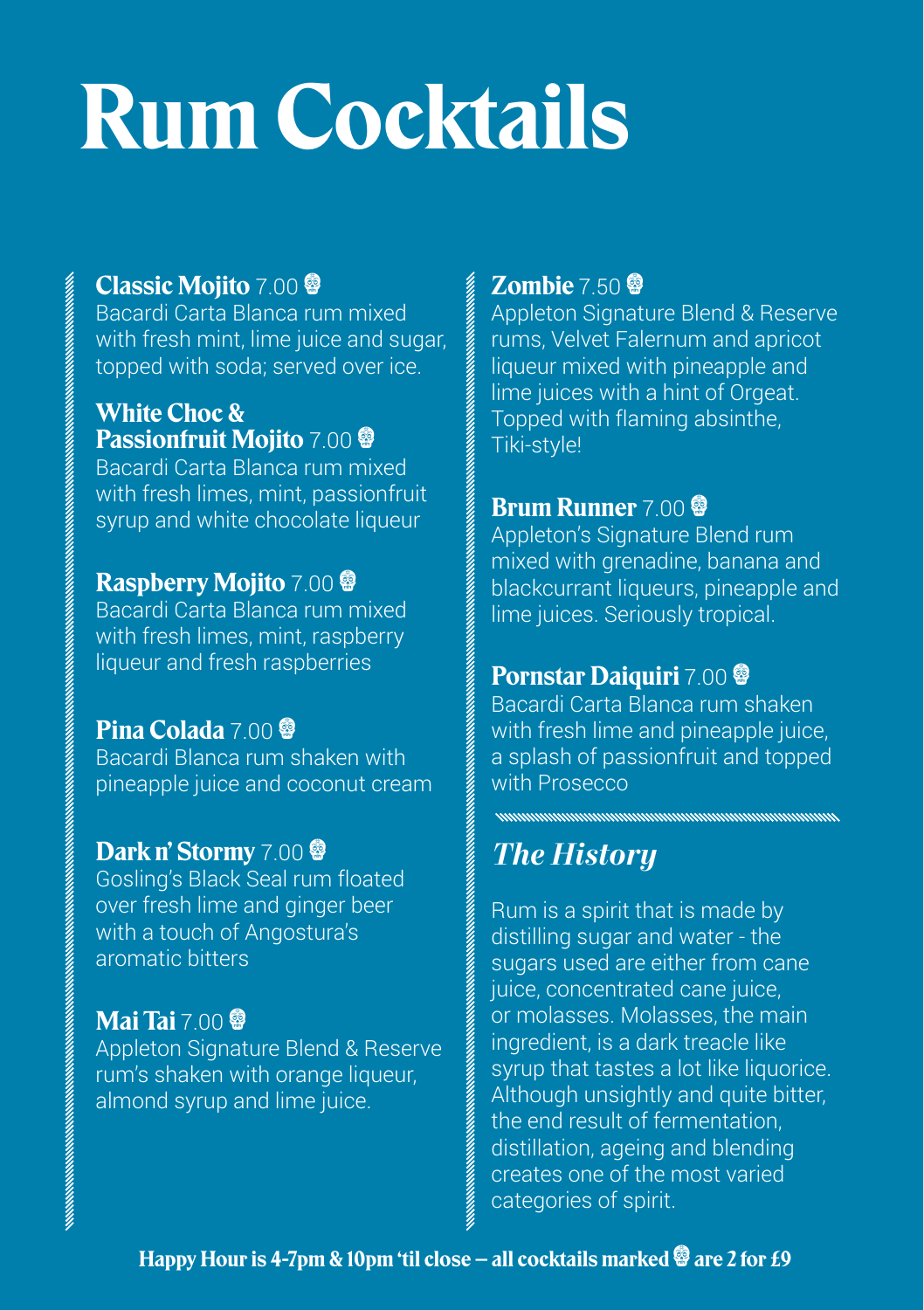# Pisco **Cocktails**

## Pisco Sour 6.50

Pisco ABA shaken with egg white foam, lime juice and sugar, garnished with Chuncho Amaro bitters

### **Pepino 6.50**  $\bullet$

Fresh cucumber, Chilean Pisco ABA, elderflower cordial, Orgeat syrup and lemon juice.

#### The Peruvian Pinch  $6.50$

Pisco ABA, apple juice and a dash of absinthe

# **Cachaça Cocktails**

### Caiprinha 6.50

Sagatiba Organic Cachaça muddled with fresh lime and sugar. Your choice of:

- Classic lime
- **Raspberry**
- Passionfruit

Batida 6.50 $\circledast$ Sagatiba Organic Cachaça, coconut milk, condensed milk, raspberries and a dash of sugar syrup

## **Blue Brazil 6.50 \$**

Muddled fresh lime and blueberries churned with Sagatiba Silver Cachaça and crème de cassis, topped with pomegranate seeds

## *The History*

3333333333333

Pisco is a white spirit commonly referred to as a white wine (or grape) brandy and is the national drink of Peru and Chile; both located on the Western coast of South America.

Whoever first made this amazing spirit – we love it!

Cachaca is Brazil's most popular alcoholic beverage. It is made from sugar cane juice, similar to some styles of rum. As they distill the spirit to a much lower strength than rum, it retains a lot of the flavours from the cane. This gives cachaça a more earthy flavour, making it perfect for cocktails like the caiprinha.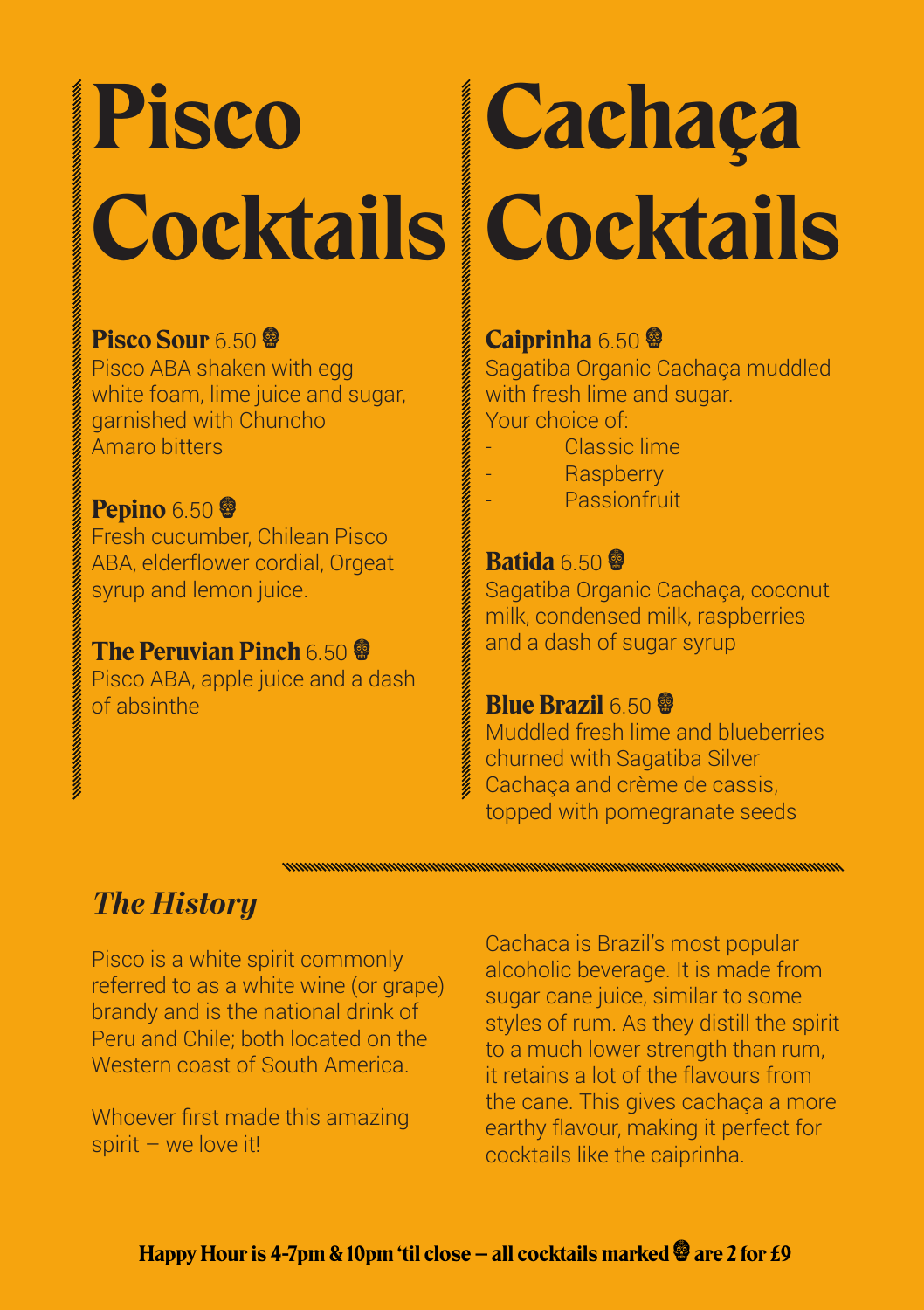## *SPARKLING WINES*

Galanti Prosecco *10.5% abv - Italy* Apple and pear notes with a hint of peach. Bottle: 24.95 • 125ml: 4.50

Perrier Jouet, Brut *12% abv - France* Appley nose with a zesty mousse finish. Bottle: 45.95

#### *WHITE WINES*

and the contract of the contract of the contract of the contract of the contract of the contract of the contract of the contract of the contract of the contract of the contract of the contract of the contract of the contra

Antonio Rubini Pinot Grigio *12.5% abv - Italy* Apple and pear flavours with hints of peach and elderflower Bottle: 16.00 • 250ml: 5.50 • 175ml: 4.25 • 125ml: 2.75

Borsao Macabeo *12.5% abv - Spain* Delicately fruity and floral nose with ripe peach and lemon Bottle: 18.00 • 250ml: 6.25 • 175ml: 4.50 • 125ml: 3.25

**Terrameter Sauvignon Blanc** *12.5% abv - Chile* Crisp and vibrant with aromas of green apple, citrus, pear and passionfruit. Bottle: 20.00 • 250ml: 7.00 • 175ml: 5.25 • 125ml: 3.75

Eldosela Albariño Rias Baixas *13% abv - Spain* Full of evocative summery flavours: apricots, honeysuckle and juicy white peaches. Wonderful sense of lightness; fresh and refreshing with great length of flavour. Bottle: 24.00

## *RED WINES*

**CONTRACTOR** 

**CONTRACTOR CONTRACTOR CONTRACTOR CONTRACTOR CONTRACTOR** 

Borsao Gamacha *13.5% abv - Spain* Bright juicy plum and blackberry aromas Bottle: 16.00 • 250ml: 5.50 • 175ml: 4.25 • 125ml: 2.75

Pico a Pico Merlot-Carmenère 13% abv - Chile A deliciously earthy nose of complex hints of cherry and blackberry. Bottle: 18.00 • 250ml: 6.25 • 175ml: 4.50 • 125ml: 3.25

Viña Alarde Crianza Rioja *12% abv - Chile* Deep ruby red, with ripe supple Tempranillo fruit, balanced by good acidity and oak flavours Bottle: 20.00 • 250ml: 7.00 • 175ml: 5.25 • 125ml: 3.75

Alta Vista Vive Malbec *13.5% abv - Argentina* Layered aromas of ripe, red fruits with black pepper and toasted oak; medium-bodied and balanced. Bottle: 22.00

## *ROSÉ WINES*

Paso del Sol *12.5% abv - Chile* Crisp refreshing strawberry, red berry and juicy citrus notes Bottle: 18.00 • 250ml: 6.25 • 175ml: 4.50 • 125ml: 3.25